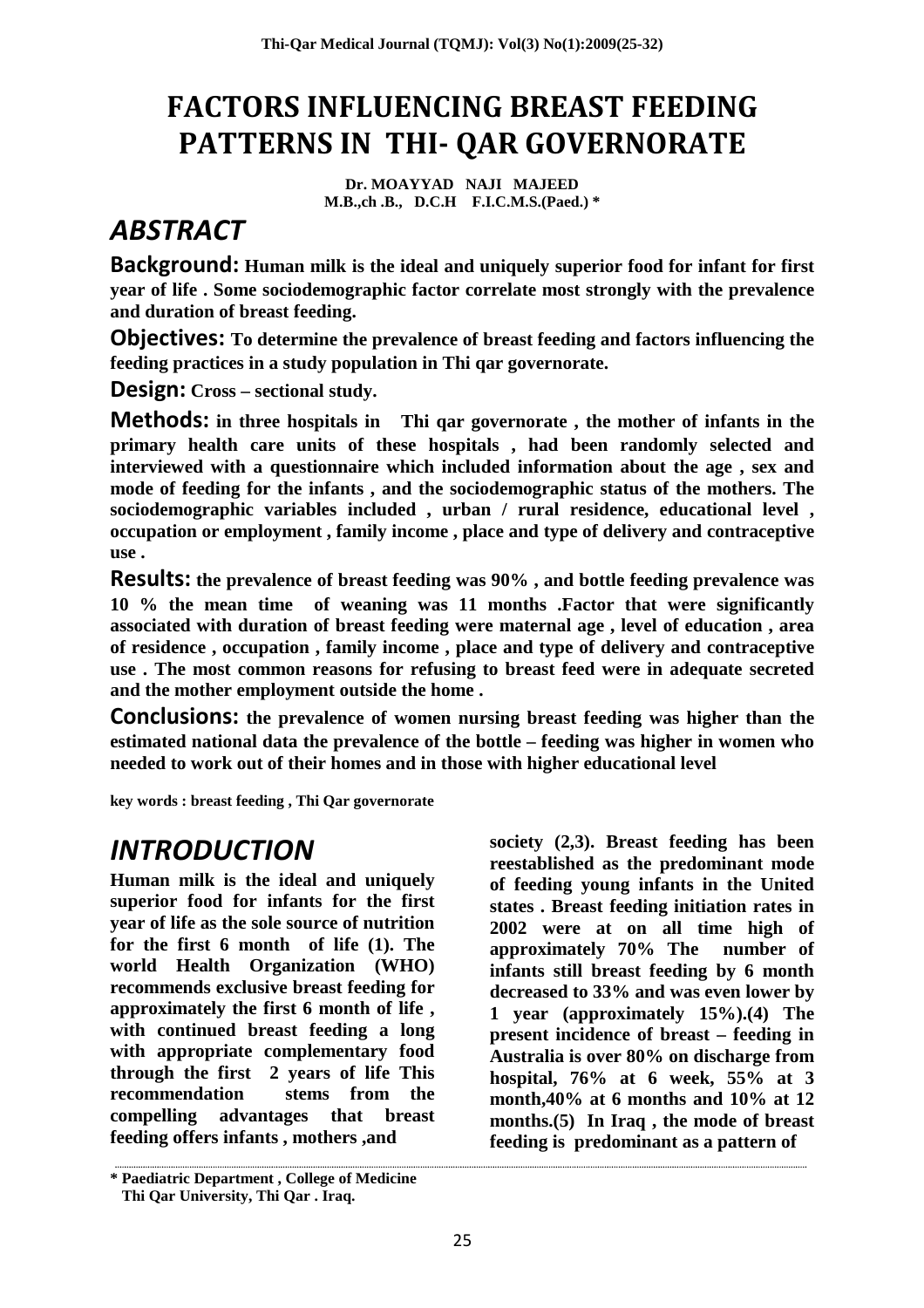**feeding , but full or complete breast feeding ( only added plan water ) is much more common (48.5%) in infants aged 0-5 months , while excusive breast feeding (no added food nor fluid ) including water occurred in 13.3% of infants from 0-5 months of age in Iraq.(6) . The proportion of (not breast feed) infants was 7.6 % for infant aged 0-11 months in middle and south governorate of our country in 1997 ( Nutritional status Survey of infants in Iraq , N R I , Oct. 1997.(6) Most women make the decision to breast fed or not during pregnancy . this decision is based on an interaction on the couples knowledge about infant feeding with perception from current fashion together with family and peer influences (7, 8) .Perinatal hospital routines and early pediatric care have a great influence on the successful initiation of breast feeding by promoting prenatal and postnatal education , frequent mother baby contact after delivery , one – on – one advice about breast – feeding technique , demand feeding , cooming in , avoidance of bottle supplements , early follow up after delivery , maternal leave and advice about common problems , such as sore nipple (9). The breast feeding is undermined by the mother and baby separation (such as the baby being born by caesarian section , needing oxygen , phototherapy or antibiotics ) , bottle feeding babies in the nursery at night , routine supplemental bottle feeding , conflicting advice from the staff , incorrect infant positioning and latch-on , scheduled feeding , lack of maternal support , delayed follow up , early return to employment , and inaccurate advice for common breast feeding difficulties (10) .On a population basis sociodermographic factor correlate most strongly with the prevalence and duration of breast feeding , as well as the type of milk used by the mother during weaning (8.11). The importance of breast feeding especially in developing countries has been emphasized by many authors .(12,13). However , there appear**

**to be a decline in breast feeding at present in many countries (14,15,16,17). In the last 10 years , Thi-qar city has experienced rapid socio-economic changes and the expansion of urban areas as a result of migration of peoples from other governorate of the country . There is a lack of data on the pattern of breast feeding in Thi- qar city which prompt me to carry out this study. The aim of the study is verify the prevalence of different patterns of feeding for infants during the first years of life in Thi- qar city through a cross sectional survey and to assess the impact of sociodemographic variable on the patterns of infant feeding .**

### *MATERIALS & METHODS*

**This cross – section survey was carried out in three main hospitals ( Maternity and Children Hospital, Al Hussein Teaching Hospital , and Shatra General Hospital ) , in thi qar city during the period Aug. 2004- Aug. 2005 , to determine the prevalence of breast feeding and Factors influencing the feeding practices in a study mothers . The mothers were selected by systemic randomization from each hospital. Mothers who had at least one child with the age of 0-12 month included in the study. During their frequent visits to the primary health care unites (PHCU) in these hospital over 1 years period , mothers were asked by a premade questionnaire , about child feeding practices, area of residence , age , party , occupation , education , family income , type and place of delivery , contraceptive , outcome of previous pregnancies , pre- natal care of the breast and at what age and why breast feeding was stopped. The statistical analysis of variable were made by Statistical Package for the Social Sciences (SPSS- version 15) to perform logistic regression in order to determine the factor associated with the duration of breast feeding.(18)**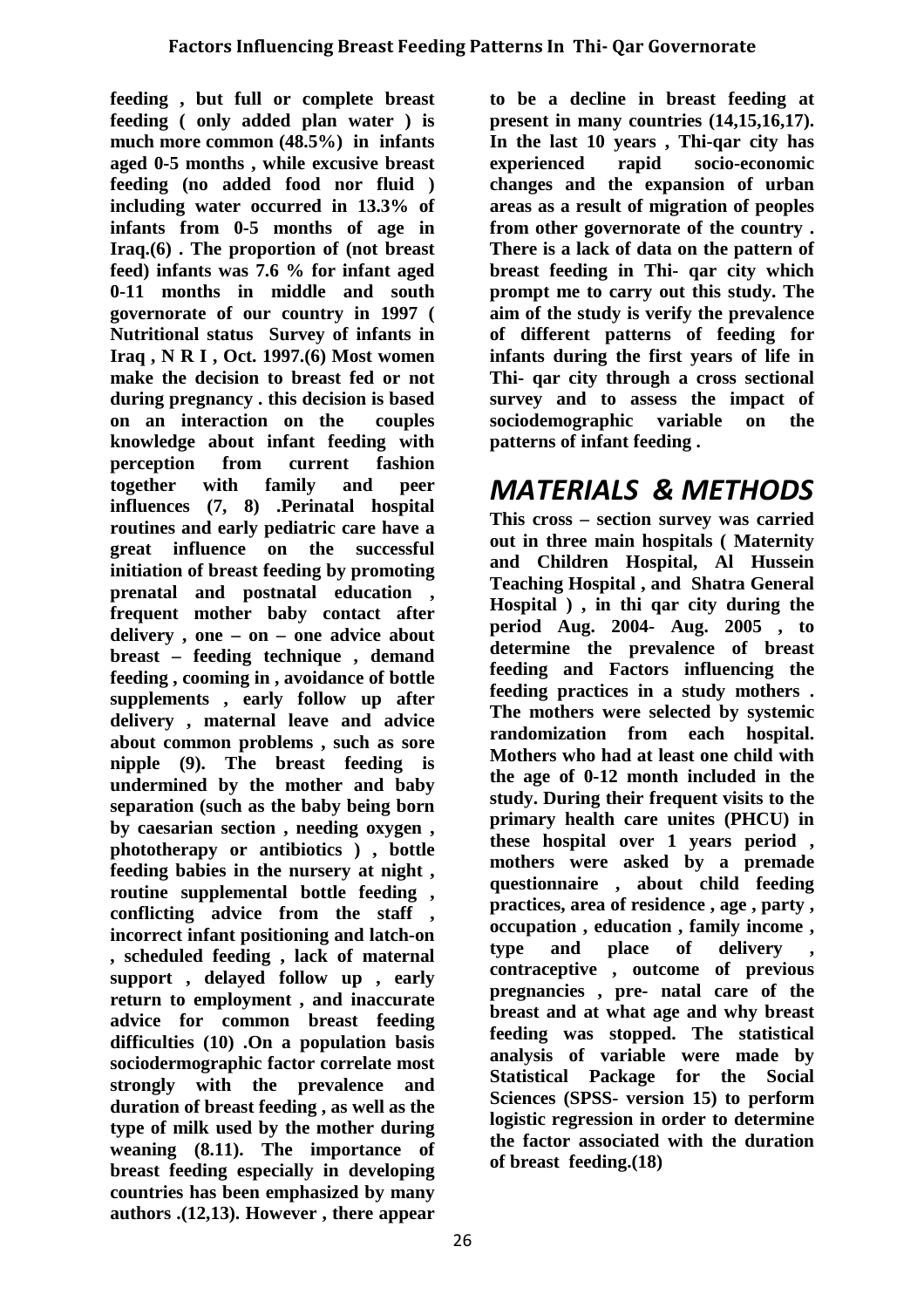#### *RESULTS*

**Of the 2010 mothers interviewed, forty percent of them were between the ages of 25-35 years and with an average of 6.2 pregnancies. Most (67.3%) came from low socioeconomic backgrounds with family income of 93,500, ID/ month / person month. 50% were illiterate, 30% had primary education , 19% had secondary education, and only 1% had university education . Regular employment outside their home occupied 13% -the teaching profession being the most popular. Of the infants 90% were exclusively breastfed initially (Fig.1) , the figure dropping to 50% at 3 months, and to 10% at the age of 1 years . Only 8% of babies were exclusively bottle-fed initially, but by 6 months the figure had increased to 30% . By the age of 1 year, 60% of the babies had ceased to receive any breast milk. The cumulative frequency of breast feeding by age is shown in Fig.2. The median age of weaning was 11 months. A quarter of the mothers weaned their children before 7 months and another quarter after 15 months. The majority of mothers ( 86% ) fed their babies on demand with no regard for interval or frequency . these infants were fed whenever they cried during day or night. Women who tried to adopt a regular 3-4 hr Schedule, found their milk supply diminished as nursing frequency was reduced and other infants foods were introduced. All mothers who initially refused to breast feed their infants, were asked about the reason. Table 1 indicates that inadequacy of milk secretion (31.3%) and employment of the mother (26.3 %) were the most common causes. Duration of breast feeding was significantly associated with mother's age, her education level , area of residence, family income, occupation, place and type of delivery and contraceptive use (Table2) . Numerous other independent variables did not have a significant association with the duration of breast feeding, e.g. parity , sex of the infant, previous pregnancies**

**and their outcome, prenatal care, night feeding, and regularity of feeding. The area of residence was the most significant influence on the duration of breast feeding. the rural Thi-qarian mothers breast feeding for the longest time with a mean of 14.2±2.5 months, compared with a mean of 9.6± 3-5 for urban mothers, The difference statistically significant (p<0.001) . The duration of breast feeding was significantly (p<0.01) associated with the mother's age level of education, and the family income. Advanced maternal age was associated with a longer duration of breast feeding. There was a negative correlation between the level education (r= -0.88), family income (r= -0.81) and duration of breast feeding, which was also found to be significantly (p<0.001) associated) with the mother's occupation. Housewives breast fed the** longest with a mean value of  $12.8 \pm 2.3$ **months compared with 6.0+2.5 months for mothers working outside home. Mothers who delivered at home nursed for a significantly (p<0.01) longer time than those who delivered in hospital.**

**The majority of the mothers (90%) stated that they had normal delivery. They breast fed for a longer time (11.7 ±2.1 months), than those who had an abnormal delivery (9.8±3.4 months). The difference between the two groups was statistically significant (p<0.01). The duration of breast feeding in contraceptive users was 7 months less than in the rest of population. The difference between the two groups was statistically significant (p<0.01) . Women who used oral contraceptives, breast fed for a shorter period than those who used other methods.**

#### *DISCUSSION*

**The majority of studied mothers in the present study breast fed their babies , but a great number introduction the bottle feeding too early , a practice to be discouraged , These results are similar to those reported from other developing countries (7,19 , 20). Women who said**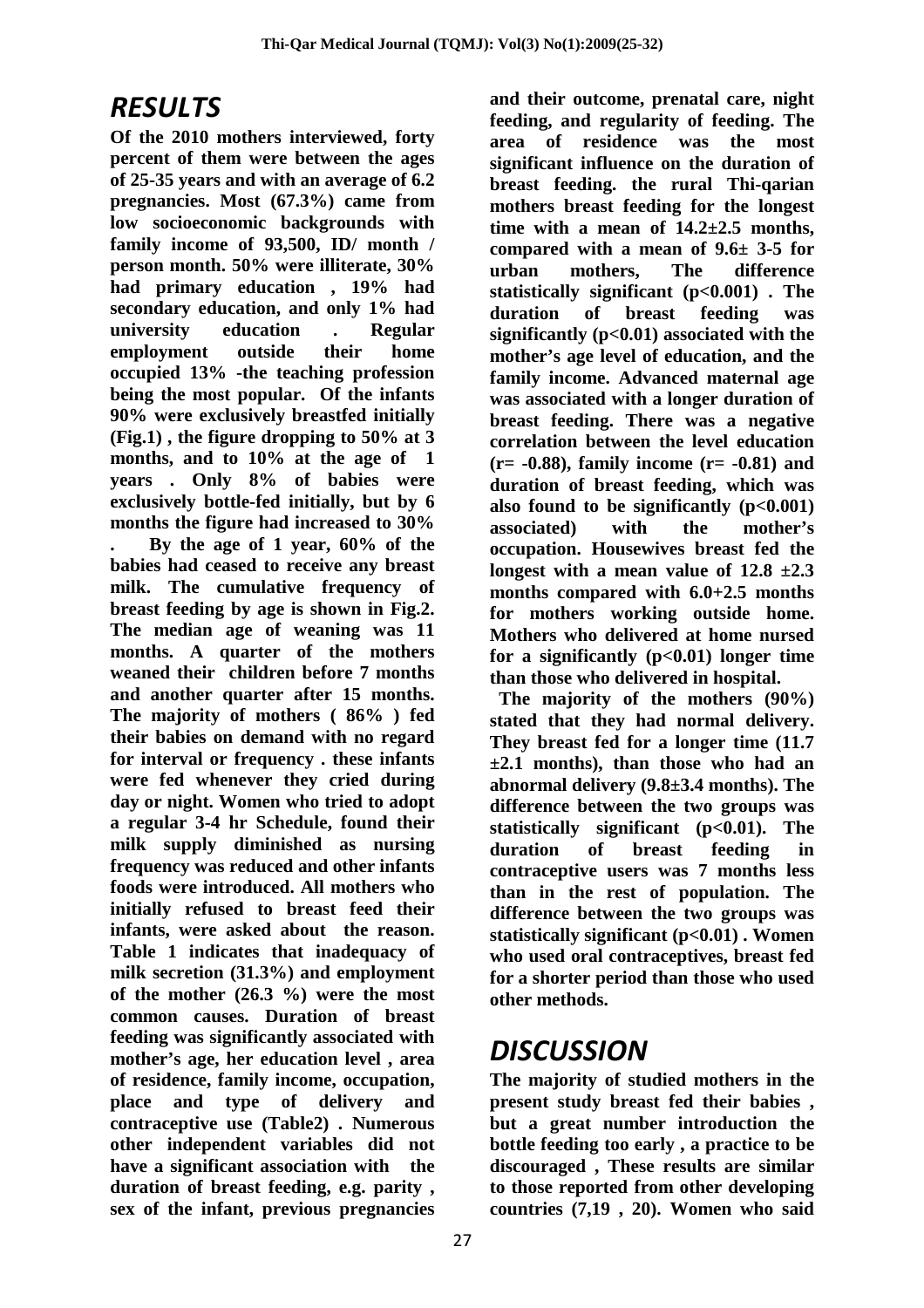**that they did not have enough milk may not have had the help and support they needed from their family Physiologically the a mount of milk a women produces depends more on the frequency , duration and intensity of infant suckling than on maternal age , nutrition or parity (21,22) . Many mothers face obstacles in maintaining lactation because of lack of support from health care professionals and family and the need to return to work.(23) Primary lactation failure is rare , most women can succeed at breast feeding if given a adequate information and support , especially in the early postpartum period. (24) No factor more important than a happy , relaxed state of mind worry and unhappiness are the most effective mean for decreasing or abolishing breast secretion . Anxiety about "good enough " and a mount are common place . A mother needs to feel that the person to whom she turns for a device understands her feeling , empathizes with her , take her concerns seriously and is able to provide sympathetic superior and encouragement .(9) More young thiqarian mothers will achieve a academic excellence . They train in various professions and become involved in man power development .These developments will interrupt the practice of regular breast feeding and many of the mothers may resort to the many different baby milk formula which are now readily available in all parts of the country. Therefore, provision should made for paid maternity leave of at least 4 months after delivery for all such mothers to enable them to breast fed . Also for these who must work a way from home , expressing helps to keep up mothers milk supply and it keeps her comfortable. The mother can carry a clean jar with her to collect the milk that she can bring it home for her baby. The policy of separation the infant from the mother in the early days after delivery in some hospital responsible for failure of breast feeding . Uneducated women , and those with a low income , usually**

**living in the rural area are less affected by factors curtailing breast feeding.. McCan etal (25) emphasized that breast feeding declines as urbanization , education and standard of living increase , probably related to business and absent time urban mothers. Women who use modern contraception, tend to be predominantly urban, better educated and from middle –or upperincome groups. Most contraceptive methods ( IUDs, barrier methods , withdrawal , and abstinence ) have no effect on lactation and can be used safely by breast feeding women . Several studies suggest that combined oestrogen – progestin oral contraceptives may reduce the amount of breast milk or the length of lactation. (26,27) Small amounts of steroids from hormonal contraceptives appear in breast milk , and are consumed by infant , but short term effects are rare and minor. (27,28) A significant relationship was observed between the duration of breast feeding and the area of residence, mothers age , level of education occupation , Family income , place and type of delivery , and contraceptive use . These variables should be given priority in community health education. Doctors, nurses, nutritionists and all health worker have an important duty to emphasize constantly to mothers in the ante – natal and out- patients clinics the importance of breast feeding. Child rearing practice with the emphasis on breast feeding should be included in the curriculum of health education for girls' in the secondary schools and colleges . Hospital polices and practices should be altered to promote successful breast feeding**

**The use of commercial pressure to encourage the widespread use of artificial formula products needs to be investigated. Artificial formulae for infants should be made available only to mothers unable to breast feed.**

### *ACKNOWLEDGEMENTS.*

**I would like to thank all directors and workers in the primary health care**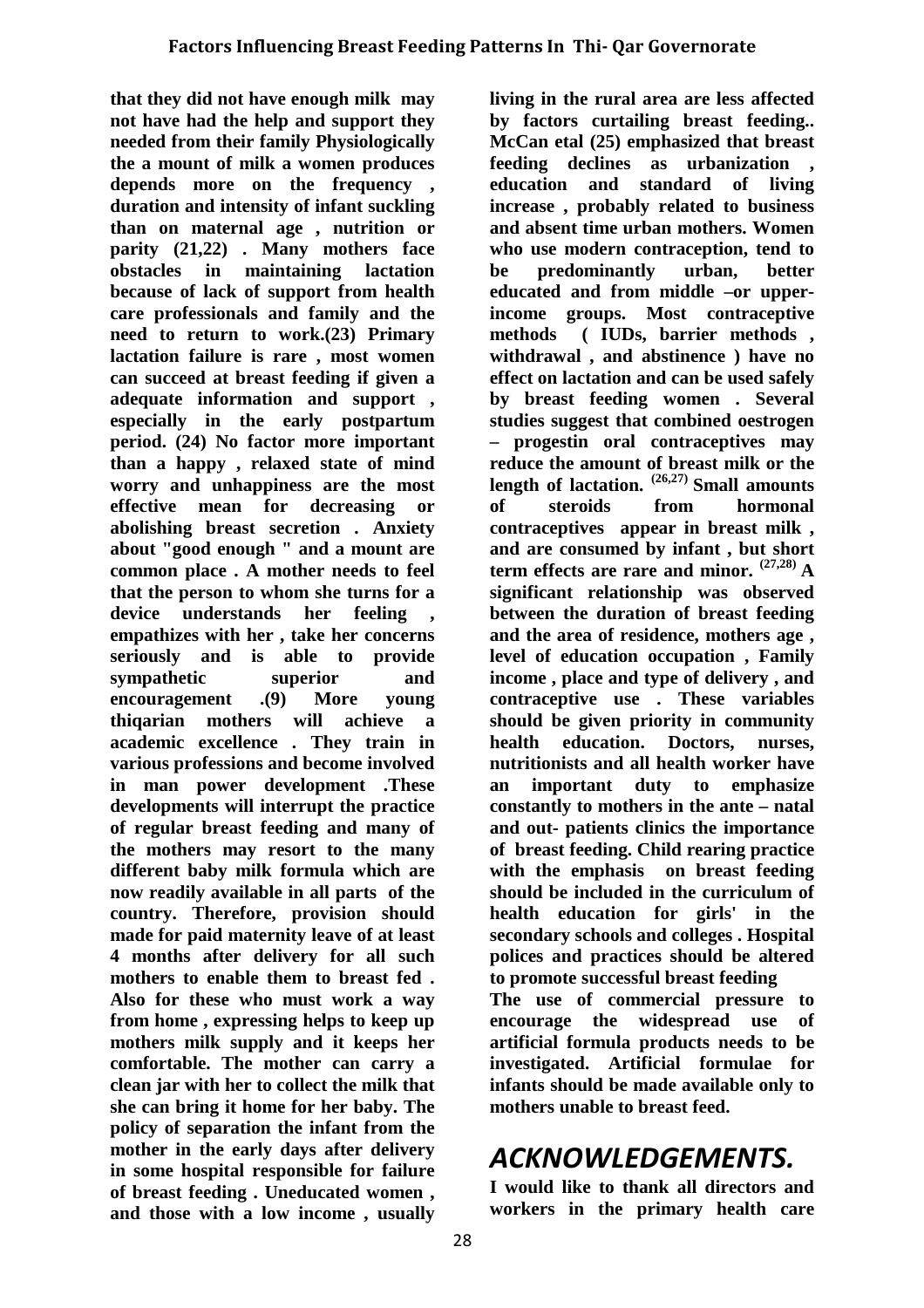**centers in Thi- qar City hospital for their help and supports. Great thank** **extended to Dr. Mohammed Ali Hussein, for his statistical advice and assistance.**



**Figure 1- Infant feeding patterns during the first year of life**



**Figure 2. Frequency of mothers breast feeding by age of the child**

**Table (1) Main reasons for not breast feeding current child**

| <b>Reason</b>                  | No.      | $\frac{0}{0}$ |
|--------------------------------|----------|---------------|
| Difficulties in the mothers    |          |               |
| inadequacy of milk secretion   | 50       | 31.3          |
| mother given medication        | 9        | 5,6           |
| irritation of the nipple       | 6        | 3.8           |
| <b>breast abscess</b>          | 2        | 1.3           |
| <b>Vaginal bleeding</b>        |          | 0.6           |
| <b>Personal in convenience</b> |          |               |
| wanted to return to work       | 42<br>11 | 26.3          |
| illness of mother              |          | 6.9           |
| Difficulties in the baby       |          |               |
| ill                            | 18       | 11.3          |
| could not suck                 | 12       | 7.5           |
| premature                      | 2        | 1.3           |
| <b>Social pressure</b>         | 7        | 4.4           |
| <b>Total</b>                   | 160      | 100.0         |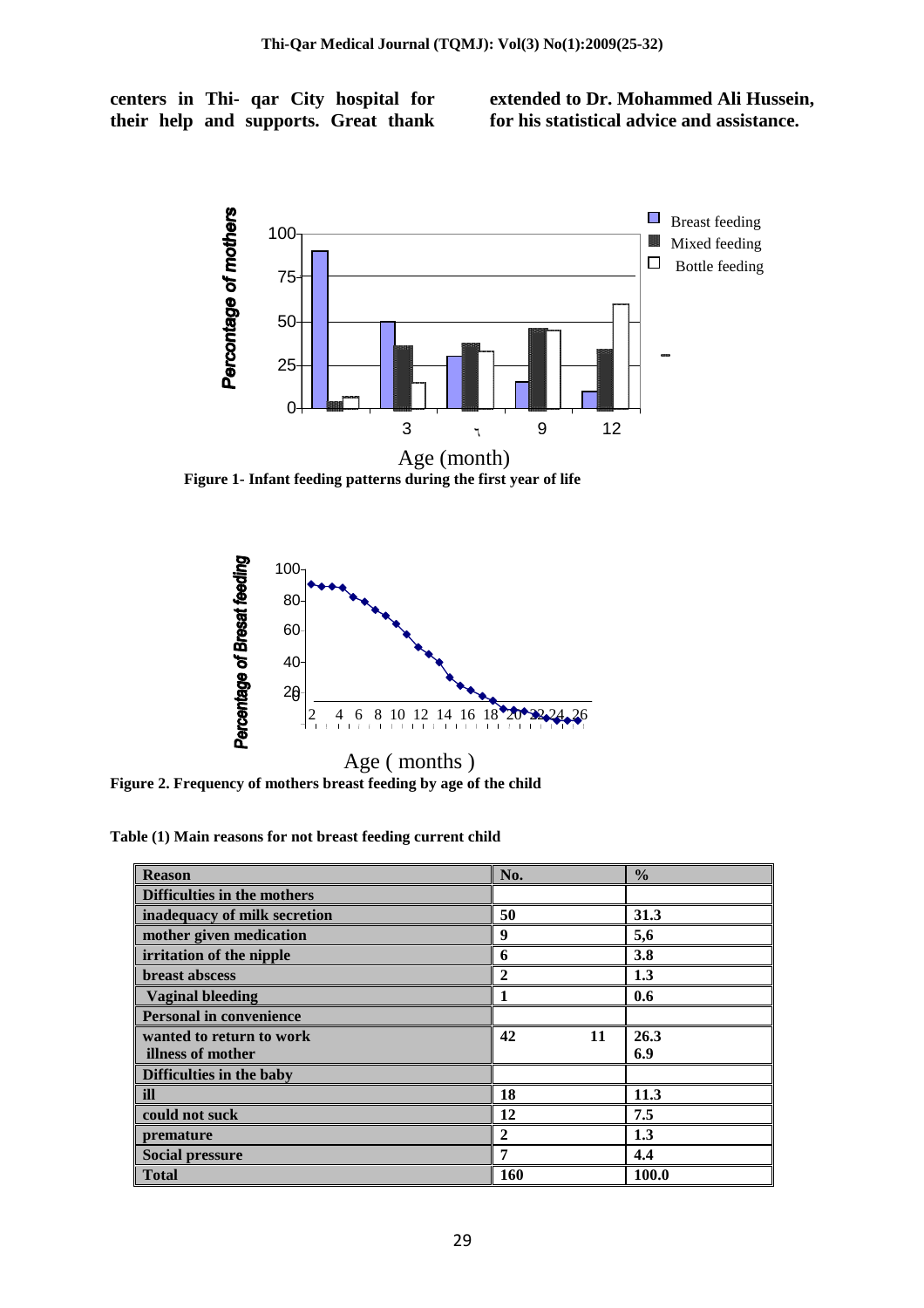#### **Factors Influencing Breast Feeding Patterns In Thi- Qar Governorate**

| Table (2) Association of social and medical factors with duration of breast feeding for current child. |             |                       |           |           |            |           |                         |  |  |
|--------------------------------------------------------------------------------------------------------|-------------|-----------------------|-----------|-----------|------------|-----------|-------------------------|--|--|
| <b>Variables</b>                                                                                       | N(%)        | $3$                   | $3 - 6$   | $7 - 12$  | 13-18      | $>18$     | <b>Mean</b><br>$\pm SD$ |  |  |
| <b>Entire sample</b>                                                                                   | 2010        | 78                    | 290       | 678       | 794        | 170       | $11.4 \pm 3.1$          |  |  |
| *1-area of<br>residence                                                                                |             |                       |           |           |            |           |                         |  |  |
| <b>Rural</b>                                                                                           | 778 (3.8.7) | 9(11.5)               | 39(13.4)  | 152(22.7) | 428(54)    | 150(88)   | $14.2 \pm 2.5$          |  |  |
| <b>Urban</b>                                                                                           | 1232(61.2)  | 69(88.5)              | 251(86.6) | 516(77.3) | 366(46)    | 20(12)    | $9.6 \pm 3.5$           |  |  |
| **2-maternal age                                                                                       |             |                       |           |           |            |           |                         |  |  |
| $15 - 24$                                                                                              | 582(28.9)   | 42(54)                | 123(42.4) | 223(33)   | 179(22.8)  | 15(8.8)   | $9.4 \pm 3.3$           |  |  |
| 25-34                                                                                                  | 686(34.1)   | 29(54)                | 152(42.4) | 268(33)   | 288(22.8)  | 50(29.4)  | $10.6 \pm 3.5$          |  |  |
| 35-44                                                                                                  | 551(27.4)   | 7(9)                  | 15(5.2)   | 175(25.8) | 280(35.8)  | 74(43.5)  | $13.2 \pm 2.3$          |  |  |
| > 45andover                                                                                            | 90(4.4)     | 0(0)                  | 0(0)      | 12(1.7)   | 47(6)      | 31(18.2)  | $15.9 +$<br>3.0         |  |  |
| **3-maternal<br>education                                                                              |             |                       |           |           |            |           |                         |  |  |
| <b>Illiterate</b>                                                                                      | 928(46.1)   | 14(17.9)              | 66(22.7)  | 202(29.8) | 502(63.2)  | 144(84.7  | $13.6 \pm 2.4$          |  |  |
| <b>Primary school</b>                                                                                  | 622(30.9)   | 20(25.6)              | 105(36.2) | 274(40.4) | 198(24.9)  | 25(14.7)  | $10.3 \pm 3.1$          |  |  |
| <b>Secondary school</b>                                                                                | 428(21.2)   | 34(55.1)              | 109(37.5) | 190(28)   | 94(11.8)   | 1(0.6)    | $8.6 \pm 3.7$           |  |  |
| <b>University</b>                                                                                      | 32(1.5)     | 10(12.8)              | 10(4.1)   | 12(1.8)   | 0(0)       | 0(0)      | $5.3 \pm 3.4$           |  |  |
| **4- family income<br>per month(I.D.)                                                                  |             |                       |           |           |            |           |                         |  |  |
| Low income                                                                                             | 1354(67.3)  | 35(2.5)               | 151(11.1) | 390(19.4) | 618(30.7)  | 160(11.8) | $13.5 \pm 3.1$          |  |  |
| <b>Lower middle</b><br>income                                                                          | 438(21.7)   | 18(4.1)               | 70(15.9)  | 186(42.4) | 154(35.1)  | 10(2.2)   | $11.1 \pm 3.7$          |  |  |
| <b>Upper middle</b><br>income                                                                          | 218(10.8)   | 26(11.9)              | 68(3.11)  | 102(46.7) | 22(10)     | 0(0)      | $9.8 \pm 2.9$           |  |  |
| <b>High income-</b>                                                                                    | 0(0)        | 0(0)                  | 0(0)      | 0(0)      | 0(0)       | 0(0)      | 0(0)                    |  |  |
| *5-occupation                                                                                          |             |                       |           |           |            |           |                         |  |  |
| Housewife                                                                                              | 1744(86.7)  | 28(35.9)              | 186(64.1) | 576(84.9) | 784(98.7)  | 170(106)  | $12.8 \pm 2.3$          |  |  |
| <b>Employed</b>                                                                                        | 266(13.3)   | $\overline{50(64.1)}$ | 104(46.8) | 102(15.1) | 10(0.3)    | 0(0)      | $6.0 \pm 2.5$           |  |  |
| **6-place of<br>delivery                                                                               |             |                       |           |           |            |           |                         |  |  |
| Home                                                                                                   | 1239(61.6)  | 19(24)                | 136(46.8) | 381(56.1) | 551(49.4)  | 152(89.4  | $12.6 \pm 3.3$          |  |  |
| <b>H</b> 0spital                                                                                       | 771(38.3)   | 59(76)                | 154(53.2) | 297(49.4) | 243(30.6)  | 18(10.6)  | $9.5 \pm 2.8$           |  |  |
| **7-type of                                                                                            |             |                       |           |           |            |           |                         |  |  |
| delivery                                                                                               |             | 49(62.8)              |           |           |            |           |                         |  |  |
| normal                                                                                                 | 1792(89.1)  |                       | 247(85)   | 570(84)   | 758(95.4)  | 168(98.9  | $11.7 \pm 2.1$          |  |  |
| abnormal                                                                                               | 218(10.9)   | 29(37.2)              | 43(15)    | 108(16)   | 36(4.6)    | 2(1.1)    | $9.8 + 3.4$             |  |  |
| **8-contraceptive<br>use                                                                               |             |                       |           |           |            |           |                         |  |  |
| <b>User</b>                                                                                            | 299(14.8)   | 31(40)                | 88(30.3)  | 168(24.8) | 12(1.5)    | 0(0)      | $7.0 \pm 2.1$           |  |  |
| Non – user                                                                                             | 1711(85.2)  | 46(60)                | 202(69.7) | 510(75.2) | 782 (98.5) | 170(100   | $12.6 \pm 3.2$          |  |  |

**\*P<0.001**

**\*\*p<0.01**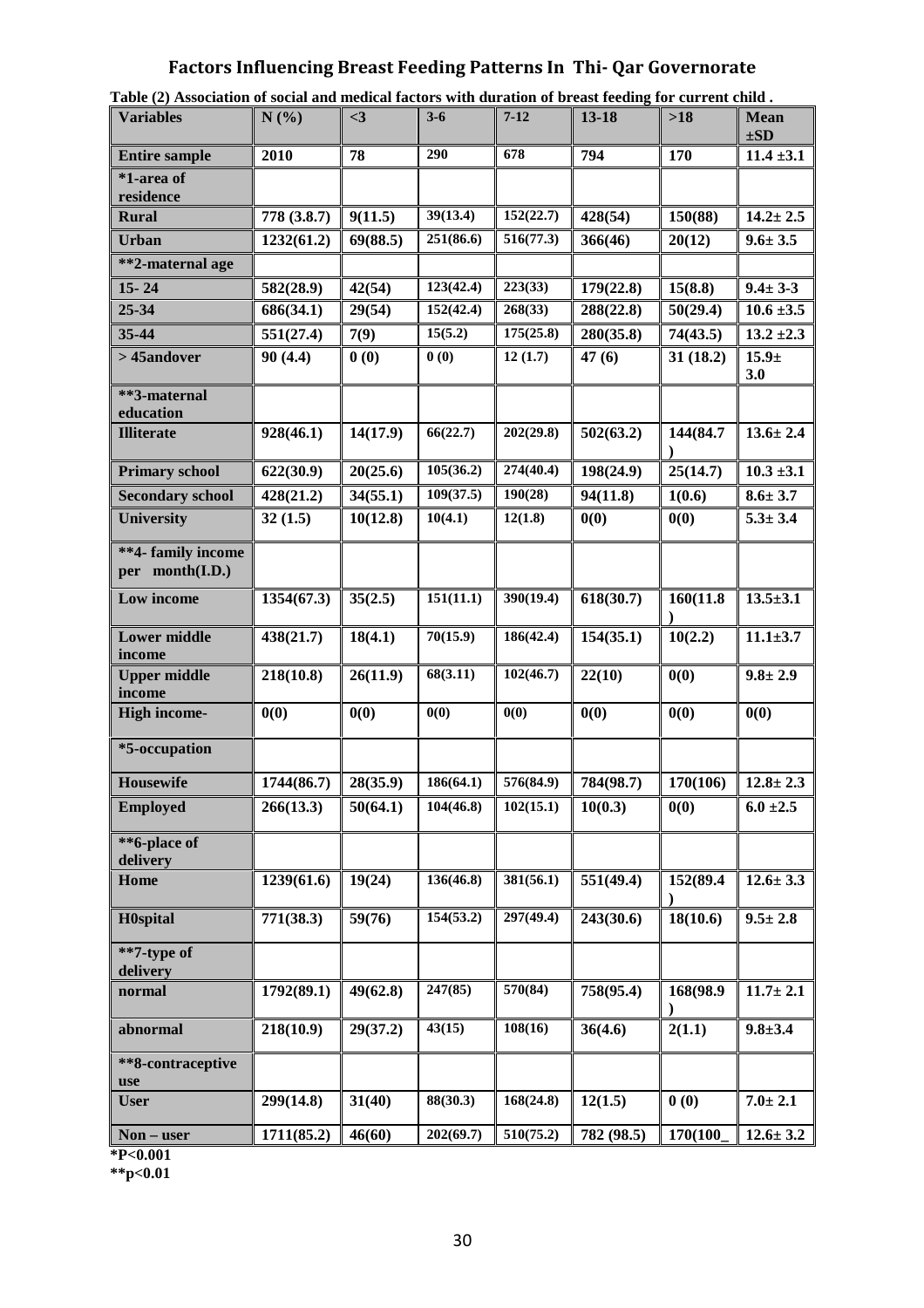#### *REFERENCES*

- **1. Willim W. JR, Myron JI , Judith MS , Robin RD. Current Diagnosis and Treatment in Pediatrics . 18 th edition . Mc Grw Hill , 297-300.**
- **2. Robert MK, Karen JM , Hell BJ , Richard EB . Nelson Essential of pediatrics , 5th edition , Elsevier Saunders , section VI , 131-134, 2006**
- **3. Behrman RE, Kleigman RM, Jenson HB. , Nelson Textbook of pediatrics . 17th edition Philadelphia , WB Saunders ,150-155 .2004 .**
- **4. American Acadimy of Pediatric Committee on Nutrition : Pediatrics Nutrition Handbook . 6 thed Elk Grove Village IL, American Academy of Pediatric , 2004.**
- **5. Wathliquist ML , Food and Nutrition in Australia , 3rd ed , metheem Australia , Melbourne ,2000.**
- **6. Nutritional Status Survey of infants of Iraq. MOH /UNICEF, 1998.**
- **7. Amine . Infant feeding patterns and weaning practices J . Royal Soc. Health . 109: 178- 180, 1999.**
- **8. Gartner IM etal : Breast feeding and the use of human milk. pediatrics , 2005 , 115. 496 (PMID:1568743).**
- **9. Dann MH: The laction consult problem solving , Teaching and support for the breast feeding family . J ped Health care 2005 , vol. 9(1) : 12 (PMIDI: 15662357)**
- **10. Dewing KG Nutrition , growth , and complementary feeding of the breast fed infant Ped . Clin . North . Am . 48:87-104. 2001**
- **11. Ryan AS etal : Breast feeding continues to increase into new millennium . Pediatrics 2002 , 110 (6) : 110(PMID :12456909)**
- **12. Jelliffe EP. Introducing breast feeding into modern health services J Trop pediat Env Chld Hlth 1999;21:280-283 .**
- **13. Mata L . Breast feeding; Main promotor of infant health. AmJ Clin Nutr 2000; 31: 2058 – 2065 .**
- **14. Jelliffe DB , Jelliffe EP . Recent trend of breast feeding. Ann Rev Public Health 1991; 2: 145-146 .**
- **15. Hofrander Y, Petro Barvazian A . WHO collaborative study of breast feeding , Acta pediatric Scand 2002;5: 556-578 .**
- **16. American Academy of pediatrics . Committee of nutrition. Encouroging breast feeding. Pediatric 1999; 65 : 657-658 .**
- **17. Motzan F. International Review . Trend in infant feeding In developing Countries. Pediatrics 1994 (Suppli ) 4: 658-666v**
- **18. Kim JO . Factor analysis In: Nie NH , Hull CH, Jenkins JG steinbrinner K, Bent DH eds , Statistical package for the social sciences , New York , Mc Graw – Hill , 1985:1-126**
- **19. Nogra ,SA. Vantation in infant feeding practices in Pakistan with socioeconomic stratification . J.Trop. Ped. 1999, 33,103-106.**
- **20. Serdula ,MK .etal . Seasonal differences in breast feeding . rural Egypt .J.Am .Clin. Nutr. 2000.**
- **21. Helsing E.and Savage KF . Breast feeding in practies Oxford University .Press .1998.**
- **22. Breast feeding patterns , WHO .Technical Pubications .East Mediterranean seen 7, 1999.**
- **23. Jelliffe DB. Epidemiology of under nutrition in Nutrition in the community .DS Molaren chapter 8 , 87-99 .2001.**
- **24. John Bonltan Nutrition in : Practical paeditrics .Robinson MJ .Churchill Livingston , 90-94, 2000.**
- **25. Mc Cann MF , Liskin LS , Piotrow PT , et al . Breast feeding , fertility and Family planning . Pop Rep J 1998 ;9:525-572 .**
- **26. Toddywalla VS , Joshi L, Virka KD . Effect of contraceptive steroids on human lactation . Am J obs , Gunec , 1997 ; 127 : 245 – 249 .**
- **27. Chopra JG . Effect of steroid contraceptives on lactation Am J Clin Nut 1992 ;25 : 1202 –1214 .**
- **28. Nilssons , Nygren KG .Transfer of contraceptive steroids to human milk . Res Reproduction 2001; 11: 1-2-**